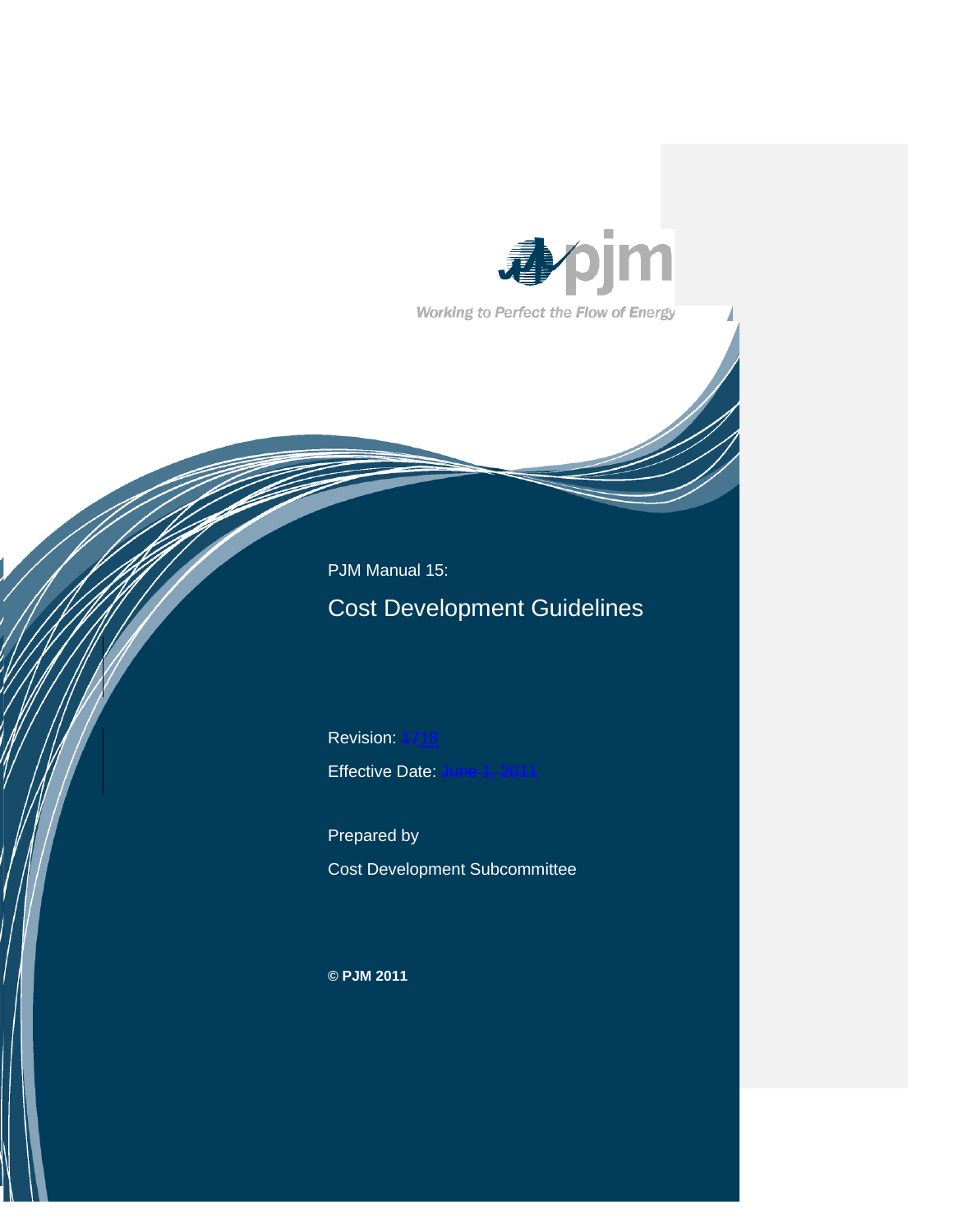

## **Section 1: Introduction**

### **1.7.3 No Load Cost**

N**o-load cost** – has been defined as the calculated cost per hour to run at zero net output. However, the calculated no-load cost may have to be adjusted to ensure that the slope of the Generator Offer Curve is monotonically increasing. Therefore, tThe no-load cost is the cost needed to create the starting point of a monotonically increasing incremental cost curve. is the calculated cost per hour to run at zero net output. The calculated no-load cost may have to be adjusted to ensure that the slope of the Generator Offer Curve is monotonically increasing.

# **Section 2: Policies for All Unit Types**

## **2.5 No Load**

## **2.5.1 No-Load Definitions**

**No-load cost** is the hourly fixed cost, expressed in \$/hr, neededrequired to create the starting point of a monotonically increasing incremental cost curve. 4t has been defined as the cost to run the generating unit at zero MW output.

### **2.5.2 No-Load Fuel**

All PJM members shall use no-load fuel to develop no-load costs for their units. Since generating units cannot normally be run stable at zero net output, tThe no-load heat input curve may be determined by collecting heat input values as a function of output and performing a regression analysisextrapolating the total heat input-output curve to zero output. The heat input values as a function of output may be either created from empirical dataheat rate testing data or be the initial design heat input curve for an immature unit.

Therefore, No-load fuel consumed shall be the theoretical value of fuel consumed at zero net output from test data or through extrapolation of the theoretical regression analysis of the input-output curve. The minimum number of points to develop a heat input curve shall be 2 points for a dispatchable unit with a variable output and 1 point for a unit with a fixed output.All PJM Members shall use no-load fuel consumed to develop no-load costs for their units.

No-load fuel value shall be the value used to develop no-load costs. The fuel associated with unit no-load may be a theoretical value extrapolated from other unit operating data, or may be the result of a specific test performed to document the no-load fuel consumed. Sufficient documentation for each generating unit's no-load point in MBTUs (or fuel) per hour shall consist of a single contact person and/or document to serve as a consistent basis for scheduling, operating and accounting applications The MMU can verify calculation methods used subject to the Cost Methodology and Approval Process.

As unit types are added to M15, no-load will be addressed in the appropriate sections.

### **2.5.32 No Load Calculation**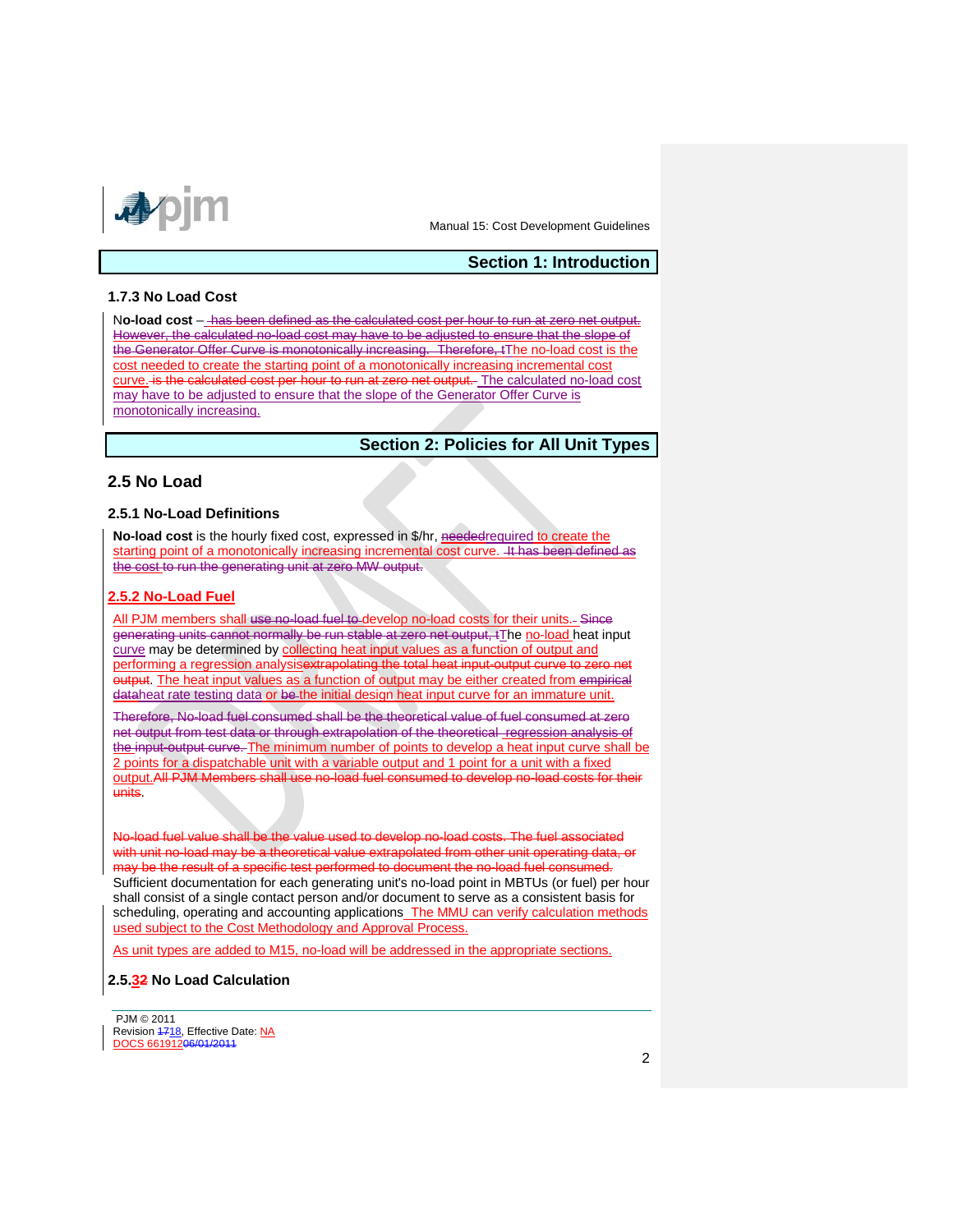

The initial estimate of a unit's **No-Load Cost (\$/Hr)** is the No-Load fuel Cost multiplied by the performance factor, multiplied by the (Total Fuel-Related Cost (TFRC))

#### No Load Cost( $$/$  Hour) =

( No Load Fuel ∗ Performance Factor ∗ TFRC)

The calculated no-load cost canshould be adjusted higher to allow for the first incremental point of the unit's generator offer curve to comply with PJM's monotonically increasing curve requirement. The no-load cost is calculated by subtracting the incremental cost (unit's economic minimum cost-offer value multiplied by MW value) at the unit's economic minimum point from the total cost (from the heat input at economic minimum value) at the unit's economic minimum point.

**No-Load Fuel (MBTU/hour)** is the total fuel to sustain zero net output MW at synchronous generator speed.

# **Attachment B: No Load Calculation Examples**

The information included in this Attachment B provides guidance for calculating No-Load costs for various types of generating units.

## **B.1 No-Load Fuel**

All PJM members shall use no-load fuel to develop no-load costs for their units. Since generating units cannot normally be run stable at zero net output, the no-load fuel may be determined by:

- Collecting heat input values as a function of output and performing a regression analysis,
- Using heat input values as a function of output from empirical data and performing a regression analysis,
- Using the initial design heat input curve for an immature unit and performing a regression analysis,
- Or determining the theoretical value of fuel consumed at zero net output from test data.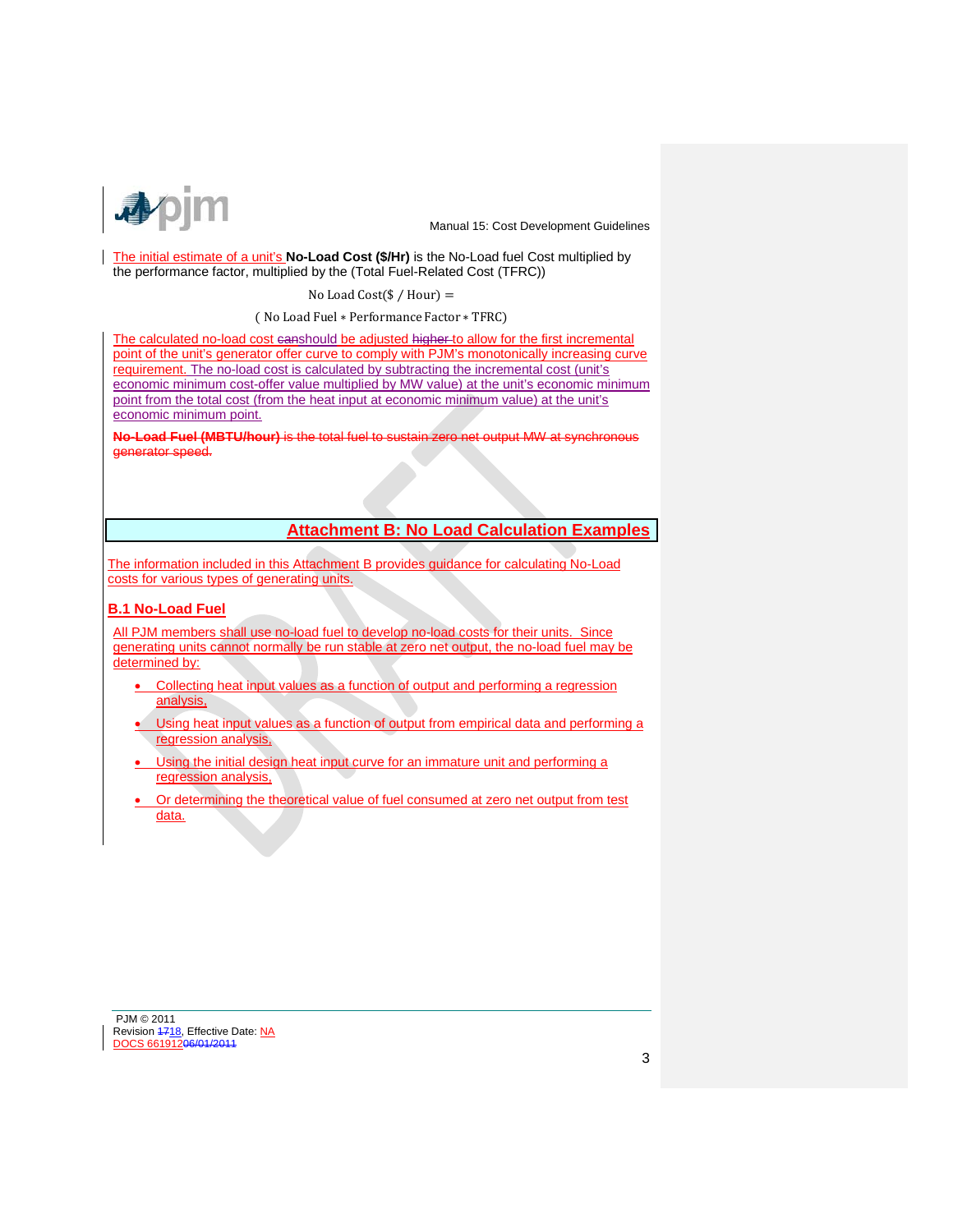

**Formatted:** Font: 11 pt

An example of collecting heat input values as a function of output and performing a regression analysis on the data to obtain the no-load fuel for a typical fossil steam unit is shown below:

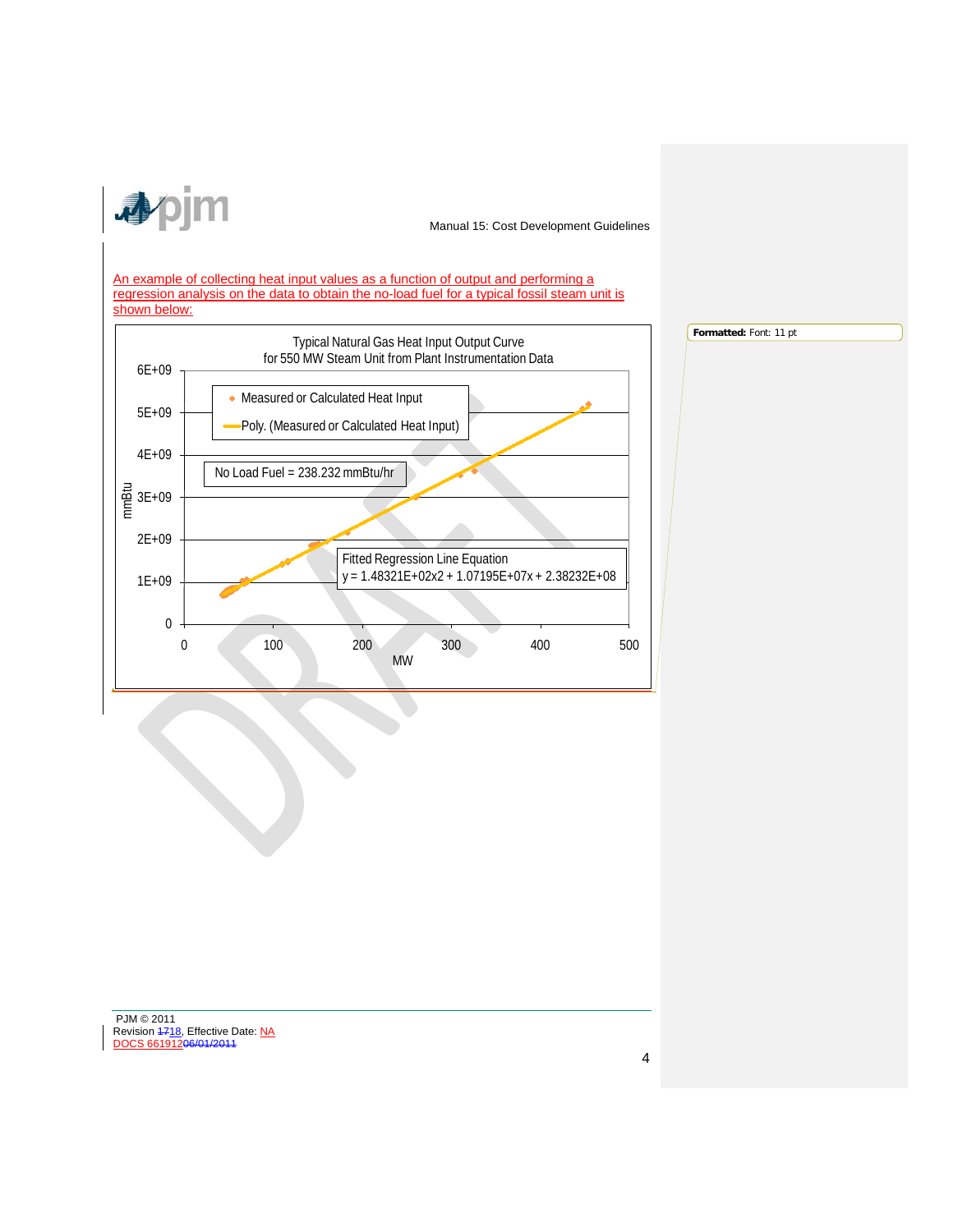

An example of using the design heat input curve and performing a regression analysis to obtain the no-load fuel for a simple cycle combustion turbine with peak firing is shown below:



**Formatted:** Font: 11 pt

PJM © 2011 Revision 4718, Effective Date: NA DOCS 66191206/01/2011

5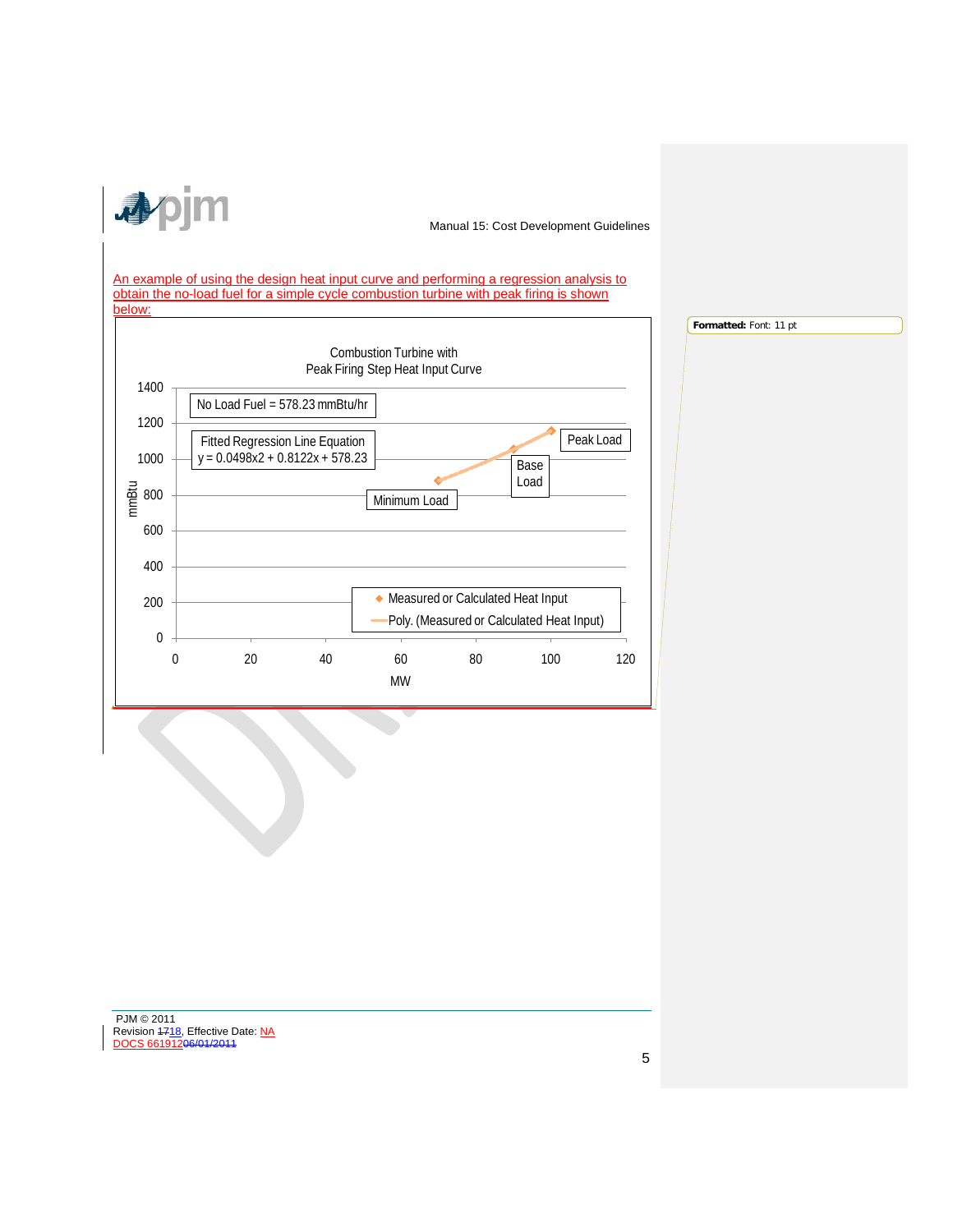

**Formatted:** Font: 11 pt

An example of using the design heat input curve and performing a regression analysis of the data to obtain the no-load fuel for a two on one combined cycle with duct burners is shown below:



No-load fuel consumed shall be the theoretical value of fuel consumed at zero net output from test data or through regression analysis of the input-output curve. The minimum number of points to develop a heat input curve shall be 2 points for a dispatch able unit with a variable output and 1 point for a unit with a fixed output.

## **B.2 No-Load Cost Calculation**

The initial estimate of a unit's **No-Load Cost (\$/Hr)** is the No-Load fuel Cost multiplied by the performance factor, multiplied by the (Total Fuel-Related Cost (TFRC))

No Load Cost $(\$ /$  Hour) =

( No Load Fuel ∗ Performance Factor ∗ TFRC)

## **B.3 No-Load Cost Adjustments**

The calculated no-load cost can be adjusted to allow for the first incremental point of the unit's generator offer curve to comply with PJM's monotonically increasing curve requirement.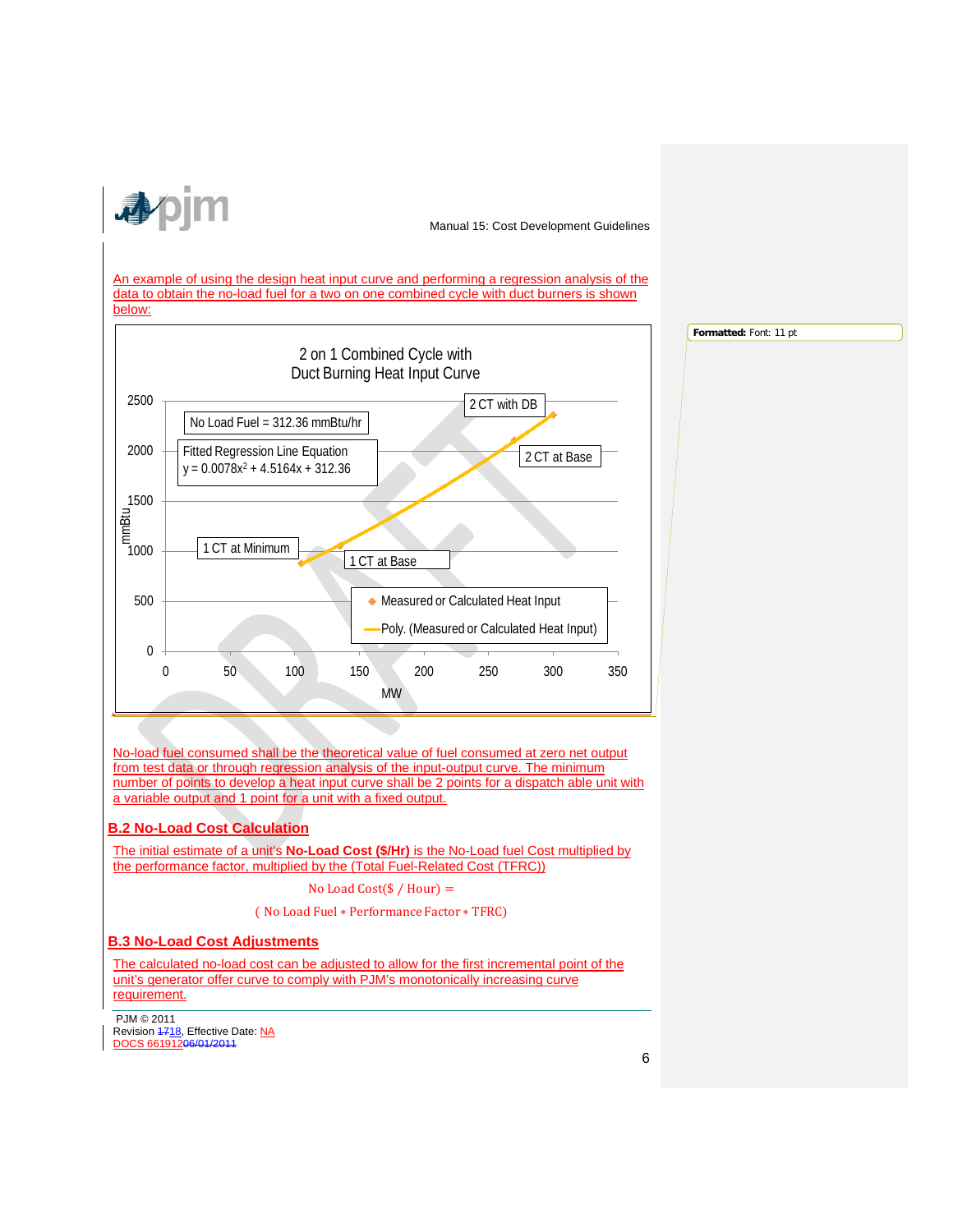

**Formatted:** Font: 11 pt

An example of adjusting the no-load cost after calculation follows. Heat input values as a function of output was collected for a typical fossil steam and a regression analysis was performed to obtain the no-load.

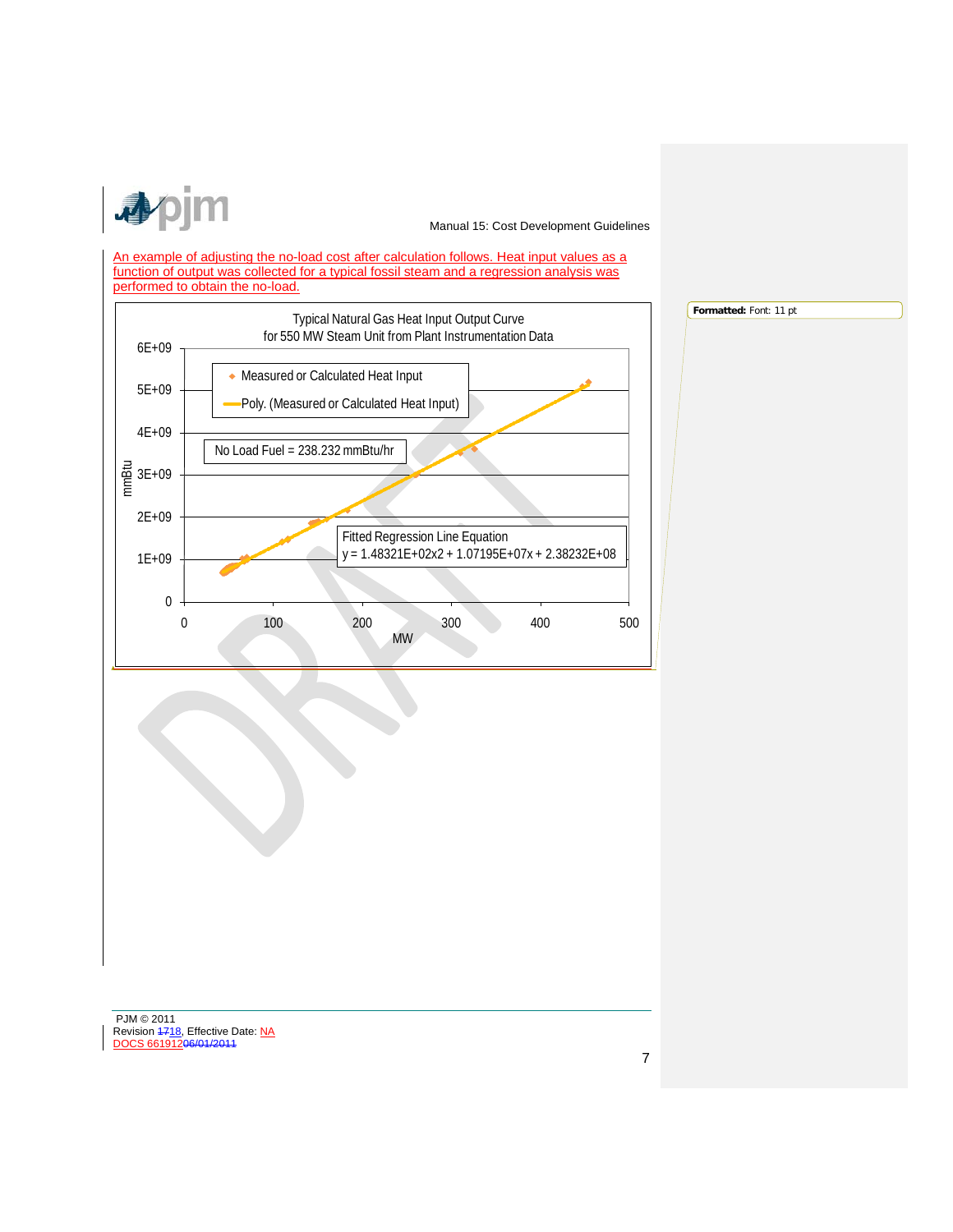

Once the No-Load Cost was calculated, the unit's cost curve was then developed. However due to the quality of the heat input data, the first increment of the cost offer was greater than the second increment.